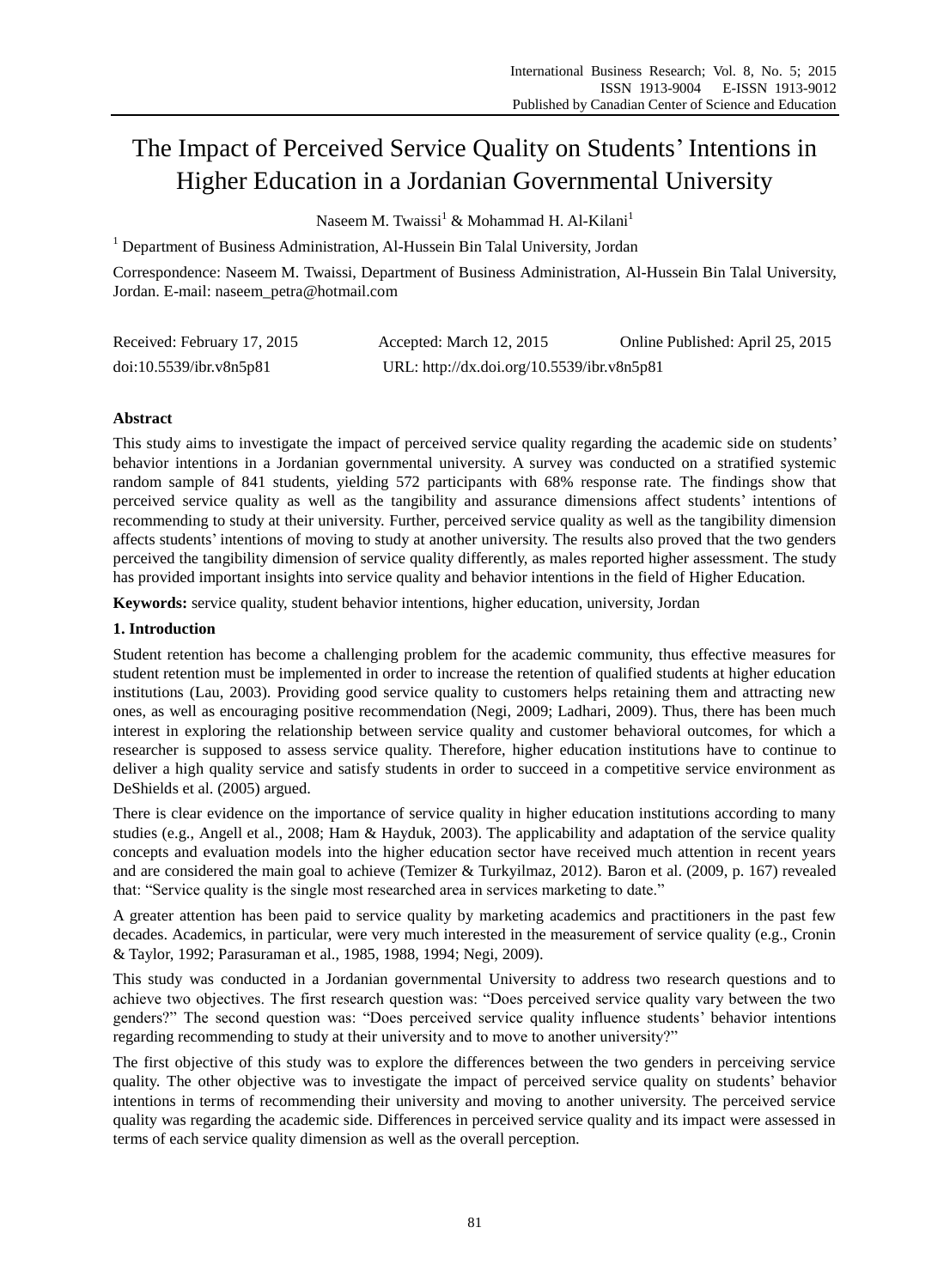## **2. Literature Review**

## *2.1 Service Quality Definition*

Defining quality in Higher Education has proved to be a challenging task (Khodayari & Khodayari, 2011). As it is a complex and versatile concept and there is a lacking in appropriate definition in higher education (Harvey & Green, 1993). It is suggested by Cheng and Tam (1997) that education quality is a rather vague and controversial concept.

By defining service quality, companies will be able to deliver services with higher quality level presumably resulting in increased customer satisfaction (Ghylin et al., 2008, p. 76). Service quality is defined as the overall assessment of a service by the customer (Eshghi et al., 2008, p. 121). Parasuraman et al. (1988, p. 15) defined service quality as 'a global judgment or attitude relating to the overall excellence or superiority of the service'. Further, Rowley (1997) defined the perceived quality as the customer's assessment about an entity's overall excellence or superiority. Furthermore, Athiyaman (1997) defines perceived service quality "as an overall evaluation of the goodness or badness of a product or service".

Consequently, there are many ways to define quality in Higher Education and each definition has its own criteria and perspective (Harvey & Green, 1993). Takalo et al. (2013) stated that education quality refers to the characteristics of education factors and using capabilities and potentials of those factors, explicit and implicit expectations and needs of educational customers can be met and their expectations can be achieved.

## *2.2 Service Quality Evaluation Methods*

There are different measurements used to measure quality services in Higher Education. There are six quality dimensions in Higher Education as proposed by Owlia and Aspinwall, (1996). These dimensions are tangibility (adequate equipment and facilities), competence (teaching expertise, practical and theoretical knowledge), attitude (understanding students" needs, courtesy, personal attention, willingness to help, etc.), content (practical relevance of curriculum, being cross-disciplinary, flexibility of knowledge, etc.), delivery (effective presentation, feedback from students, encouraging students, etc.), reliability (trustworthiness, handling complaints, solving problems) (Owlia & Aspinwall, 1996).

On the other hand, Zineldin (2007) stated that the measurement of students" perceptions about the quality of service offered by a university can reflect the level of overall students" satisfaction within the institution. He focused on five quality dimensions in his proposal. They were object quality, process quality, infrastructure quality, interaction and communication quality, and atmosphere quality (Zineldin, 2007).

Further, using both qualitative and quantitative measures, Abdullah (2006) developed and validated HEdPERF, a method to evaluate service quality specifically designed for Higher Education sector.

Beside these methods of evaluation, SERVQUAL is recognized as an implemented and experienced instrument that has been successfully applied in various different contexts (Buttle, 1996). It is one of the most famous broadly used models to evaluate quality developed by Parasurman et al. (1988). SERVQUAL comprises five dimensions namely- tangibles, reliability, responsiveness, assurance and empathy. This evaluation method was utilized as some researchers recommended to be used in higher education institutions (e.g., Seymour, 1992; Arambewela & Hall, 2006; Dado et al., 2012; Ibrahim et al., 2013; Ilyasi et al., 2013; Koni et al., 2013).

The majority of studies in Higher Education service quality have focused on student's point of view more than the perspectives of academic and administration staff (Khodayayari & Khodayari, 2011). Owlia and Aspinwall (1996) shed the light on the role of students in Higher Education. Harvey (2001, p. 4) stated that "institution-wide student feedback about the quality of their total educational experience is an area of growing activity in Higher Education institutions around the world".

In the same vein, SERVQUAL was used by several researchers in HEIs to capture students' point of view (e.g., Seymour, 1992; Tahmouri et al., 2010). Saadati (2012) measured service quality of US education institutions from student points of view. Further, there are many studies utilized SERVQUAL model for measuring customer perception (Brochado, 2009; Lee & Tai, 2008).The current study used SERVQUAL to measure the services quality in Higher Education through students' perspectives only.

In addition, Hill (1995) recognized the difficulty of measuring students" expectations. Hill confirmed that many students do not even know what expectations they have, or which expectations they had about the service provided.

It is found by some researchers that measurement of expectations does not supply exclusive information for estimating service quality; they argued that performance-only assessment has already taken into account much of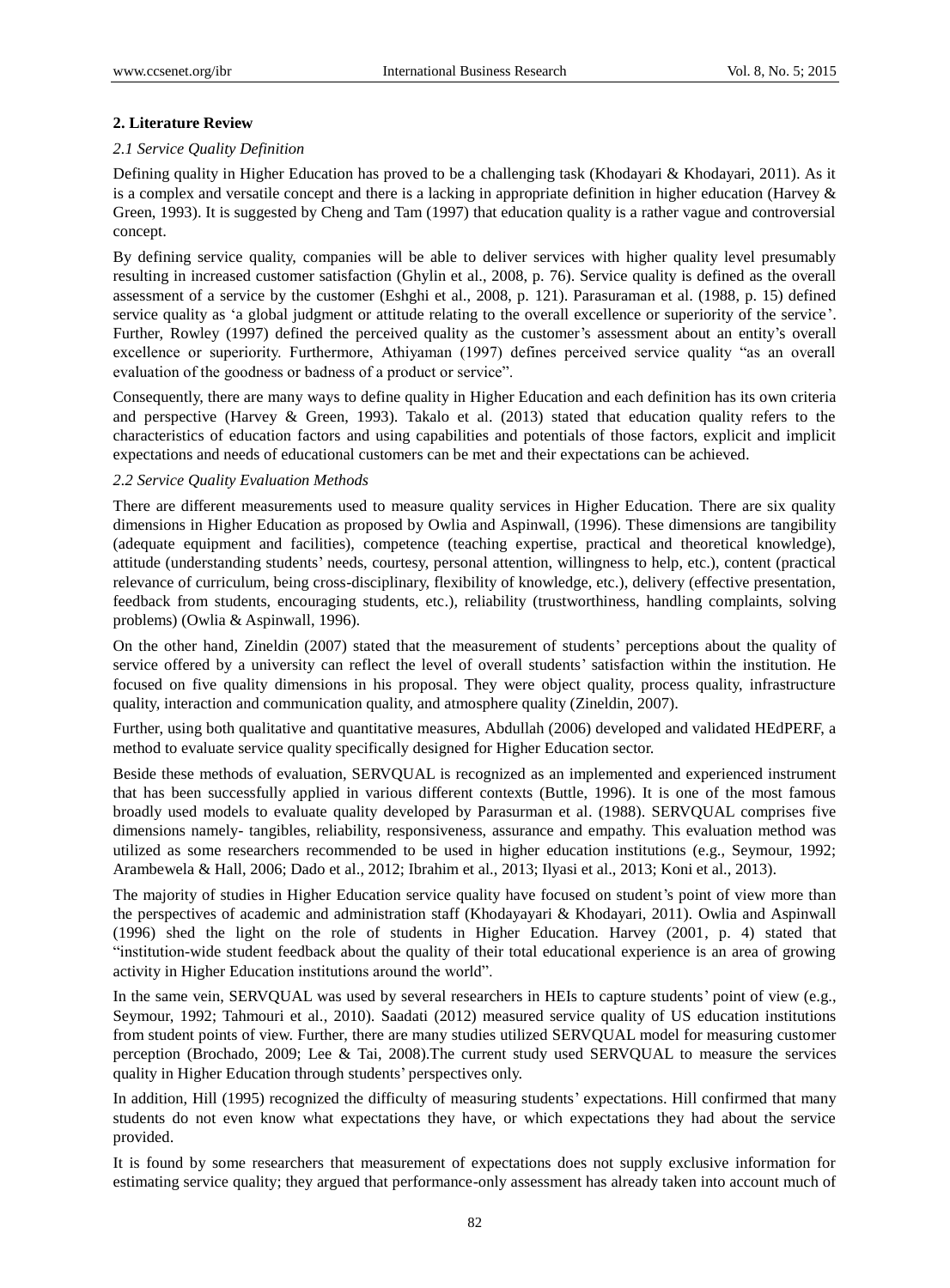this information (Babakus & Boller, b1992). Therefore, the current study utilized SERVQUAL model to evaluate students" perceived service quality in Higher Education without their expectation.

## *2.3 The Relationship between Services Quality and Demographic Attributes*

## 2.3.1 Gender

As females and males have different needs and wants, they are expected to be concerned and subsequently perceive service quality differently (Bowie & Buttle, 2004). Hence, females are expected to assess service quality lower than males, which was proved elsewhere. For example, Snipes et al. (2006) found that females evaluate service quality consistently lower than do males; females expect a higher service quality and consider this more crucial than do their male counterparts.

These differences were also reported regarding different dimensions of service quality. For example, women generally have higher expectations concerning the importance of service delivery than do men particularly in the tangible dimension (Ross et al., 1999). Further, Lee et al. (2012) concluded that a significant difference in the perception of responsiveness between the female and male customers in the senior age group. Specifically, female mature customers are more likely to be concerned with responsiveness than are the male mature customers.

This leads to the first two research hypotheses:

*HA1: There are differences in the perceived service quality between the two genders.*

*HA2: There are differences in the perceived five dimensions of service quality between the two genders.*

## *2.4 Perceived Services Quality and Behavior Intentions*

The relationship between perceived service quality and several behavior intentions has been proofed in numerous studies (e.g., Boulding et al., 1993; Zeithaml et al., 1996; De Ruyter et al., 1998; Lee & Cunningham, 2001; Gracia et al., 2011; Ha & Jang, 2012).

Zeithaml et al. (1996) proposed a model for the consequences of perceived quality, through which they differentiated between favorable and unfavorable behavior intentions. Behavior intentions include intention to recommend for others (e.g., Zeithaml et al., 1996; Bloemer et al., 1999), and intention to repurchase (e.g., Alexandris et al., 2002; Ranaweera & Neely, 2003; Fen & Lian, 2005; Nadiri & Hussain, 2005; Negi, 2009). These two behavior intentions are addressed in this study.

The first behavior intention is the intention of recommending for others. Service recommendation, also referred to as advocacy and word-of-mouth in the customer service literature, which can be either positive or negative (Bontis et al., 2007).

The other behavior intention is labeled repurchase intentions. Repurchasing in service industry resembles retaining the old customers, which is labeled as retention. In order to attain new customers and retain the old one, the service quality is the significant instrument that can be used, which is also receiving importance in Higher Education (Ilyasi et al., 2003).

The willingness to recommend and willingness to choose the institution where the service was delivered repeatedly, were implied in some literature as aspects of loyalty construct (e. g., Caruana, 2002; Purgailis & Zaksa, 2012; Hassan et al., 2013). In this regard, Henning-Thurau et al. (2001) postulate several reasons for the importance of students" loyalty in educational institutions that included retaining students, and recommending the institution, which are broadly considered as a vital success factor in service industry.

Further evidence was reported in Higher Education literature by De Jager and Gbadamosi (2010), where perceived service quality was significantly correlated with students" intention to leave the university.

The effect of perceived service quality on these two behavior intentions were examined throughout the dimensions of service quality. For instance, Hassan et al. (2013) reported significant effects of each dimension of perceived service quality on customer loyalty in the banking industry.

Students' intentions to leave their university studies can be seen as a result of their experience in their universities or other reasons.

Due to several reasons including their experience in their universities, some students may have intentions to leave their university studies. Therefore, it can be worthy to control for these intentions to verify the effect of perceived quality on behavior intentions.

Similarly, a significant difference in the perception of the five service quality dimensions between the senior and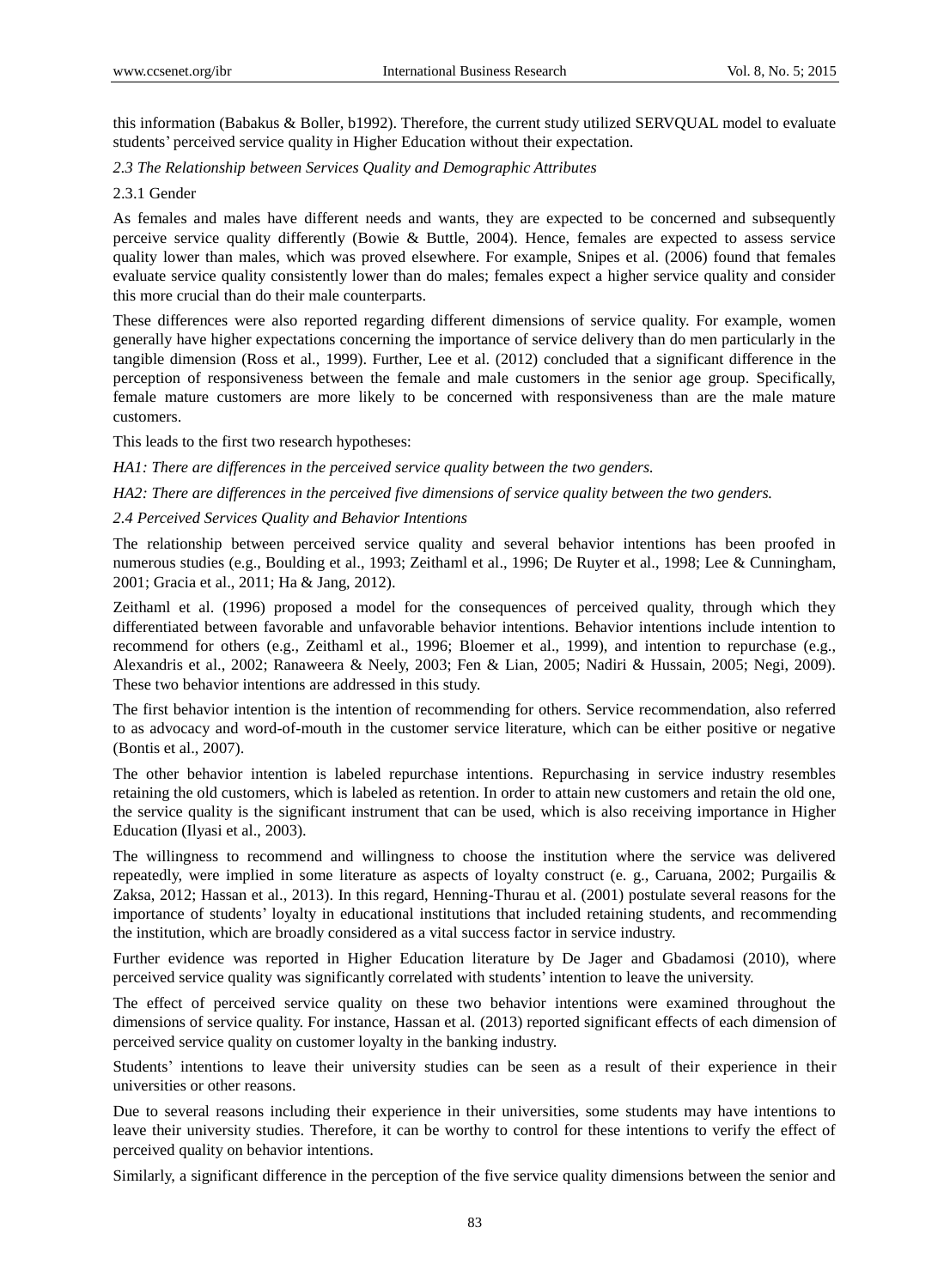younger participants based on the SERVQUAL was reported repeatedly (e.g., Lee et al., 2012). On the other hand, age has some influence on behavior intentions (e.g., Salanova et al., 2005; Realo & Dobewall 2011; Koni et al., 2013). This applies to study level, as a significant relationship was reported with behavior intentions where students tend to make the decision to transfer to other institutions normally during the first and second year of study (Koni et al., 2013).

Therefore, to clarify the effect of perceived service quality on behavior intentions, age and study level will be controlled for in determining the effect of perceived service quality on behavior intentions. Further, according to the previous argument for the first hypothesis, gender will be controlled for as well. Thus, the following hypotheses are proposed.

HA3: After controlling for personal characteristics (age, gender, education level, educational attainment, and intention to leave university study), the perceived service quality affect the students' intentions of recommending to study at their university.

HA4: After controlling for personal characteristics (age, gender, study level, educational attainment, and intention to leave university study), the five dimensions of service quality affect the students' intentions of recommending to study at their university.

HA5: After controlling for personal characteristics (age, gender, study level, educational attainment, and intention to leave university study), the perceived service quality affects the students" intentions of moving to study at another university.

HA6: After controlling for personal characteristics (age, gender, study level, study grade, and intention to leave university study), the five dimensions of service quality affect the students" intentions of moving to study at another university.

#### **3. Methodology**

*3.1 Scale Measurement* 

3.1.1 Perceived Service Quality

This study aims to investigate the impact of perceived service quality on students" behavior intentions in a Jordanian governmental university. A modified version of SERVQUAL instrument was used. SERVQUAL scale, suggested by Parasuraman et al. (1988) is a clear evidence in higher education literature. The SERVQUAL tool, which is effective in measuring service quality in the higher education environment, is helpful in preparing guidelines for changing weaknesses to strengths (Harris, 2002; Angell et al., 2008; Yang, 2008).

Therefore, dimensions of SERVQUAL used to measure students" perceptions of service quality at University were as follows:

*Tangibles: include Physical facilities, equipment, and appearance of personnel;*

*Reliability: refers to ability to perform the promised service dependably and accurately Responsiveness: is Willingness to help customers and provide prompt service;*

*Assurance: is knowledge and courtesy of employees and their ability to inspire trust and confidence;*

*Empathy: caring, individualized attention the firm provides to its Customers.*

*Main Source: Parasuraman, Zeithaml, and Berry (1988).*

The questionnaire was based on only service perception, recommended by Nadiria et al. (2009). Hill (1995) recognized the difficulty of measuring expectations for students. Hill confirmed that many students do not even know what expectations they have, or which expectations they had about the service provided Purgailis and Zaksa (2012).

The negative empirical findings concerning the measurement of expectations led to some doubt about its value Nadiri at al. (2009). Several researchers indicated that measurement of expectations does not provide unique information for estimating service quality, and they argue that performance-only assessment has already taken into account much of this information (Babakus & Boller, 1992; Cronin & Taylor, 1992)

This measurement is applied and used by many scholars in different studies measuring service quality in higher education (e. g., Soteriou & Zenios, 1997; Arambewela & Hall, 2006; Yeo, 2009; Nadiri et al., 2009; Ibrahim et al., 2013).

As the original, all the items of the measurements were assessed with seven –point Likert – Type scale to measure the students perception ranging from (1) Strongly disagree to (7) Strongly agree. This technique is used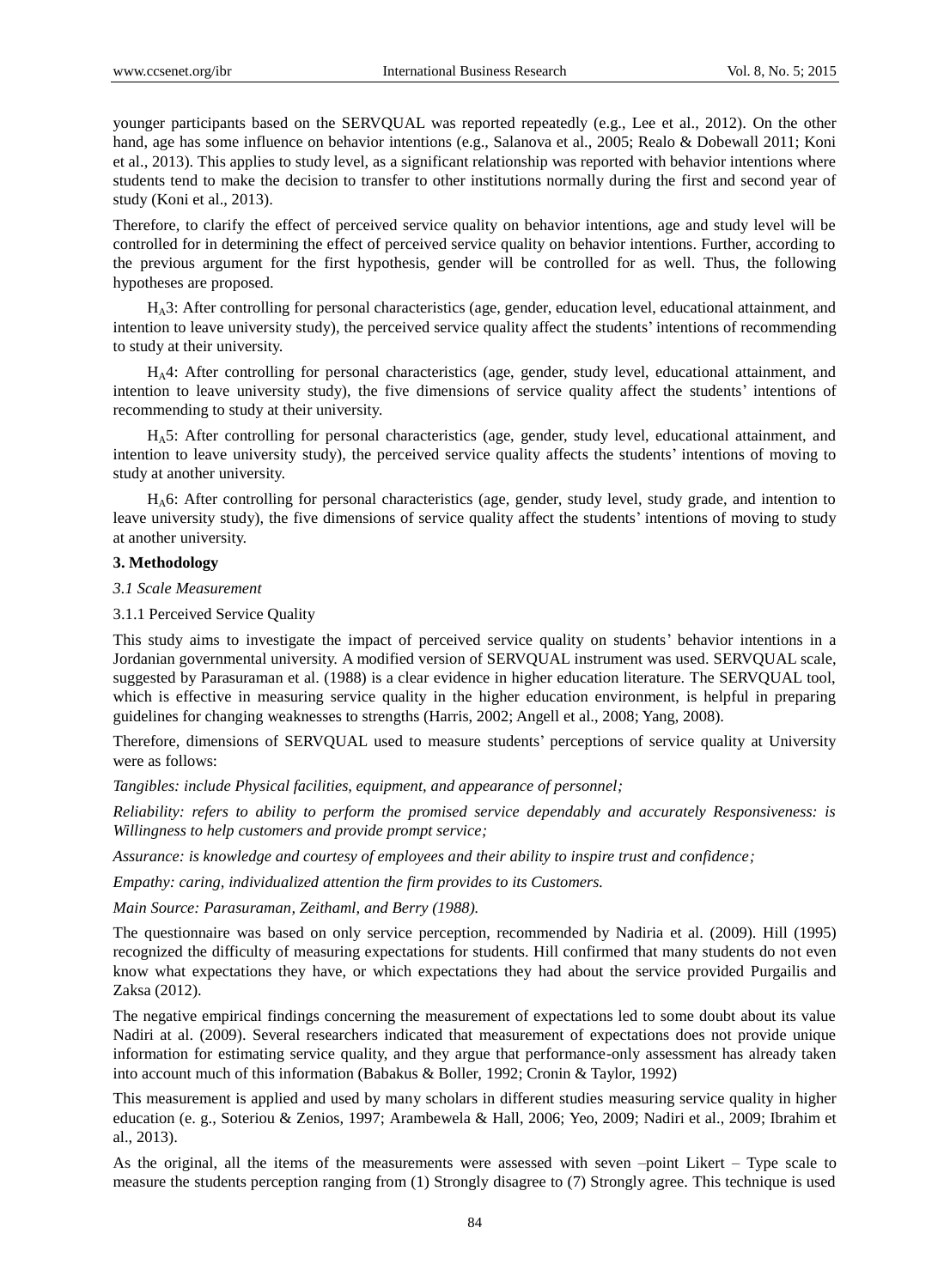by different researchers (e. g., Arambewela & Hall, 2006; Khodayari & Khodayari, 2011; Dado et al., 2012; Ilyasi et al., 2013).

## 3.1.2 Students" Behavior Intentions

Single-item measure was used for each of the two variables which relate students" behavior intentions. Rossiter, (2002) has strongly argued that intentions should not be captured with multiple-item scales. This variable measure through two questions based on extensive literature (e. g., Zeithaml et al., 1996) these questions are as follows:

### *Do you intend to recommend your university to the new students?*

#### *Do you intend to move to another university?*

These two items were assessed with seven –point Likert – Type scale to measure from (1) Strongly disagree to (7) Strongly agree. This technique is used for matching the first variable.

#### 3.1.3 Intentions to Leave the Study

A single-item measure was used to assess this variable with seven –point Likert – Type scale ranging from (1) Strongly disagree to (7) Strongly agree. This technique is used for matching the first and second variable. this question was as follows:

#### Do you intend to leave the study?

## *3.2 Population and Sampling*

This study was conducted in a Jordanian governmental university that has 8408 students at the time of the study. A stratified systemic random sample of 841studentswas surveyed yielding 572 participants with 68% response rate. The method of selecting participants and the response rate would enable considering the sample as representative. Females were 311 whereas males were 230 and 31 respondents did not report their gender. Their ages varied between 18 and 40 with a mean of 20.62 and standard deviation of 2.298 and 79 who did not report their age.

## **4. Results and Discussion**

## *4.1 Reliability*

Cronbach"s coefficient alpha was used to test reliability of the overall service quality dimensions and of each dimension. The reliability of overall service quality scale was found .775 where the reliability of each dimension of service is as follows: tangibles (.692) reliability (.672), responsiveness (.660), assurance (.648) and empathy (.653). These values are above the generally agreed upon lower limit of 0.60 (Hair et al., 2006).

## *4.2 Hypotheses Testing*

The researchers applied the hierarchical regression analysis approach to test the emerging hypotheses.

## *HA1: There are differences in the perceived service quality between the two genders*.

The results of t-test show that there is no significant difference between males and females regarding perceived quality ( $p= 180$ ). The 95% Confidence Interval of the difference is between  $-0.221$  and 0.042. Details of the means and their standard deviations regarding behavior intentions and dimensions of perceived service quality are presented in Table (1).

## *HA2: There are differences in five dimensions of service quality between the two genders.*

The results of t-test show that males assessed the tangibility dimension of service quality significantly  $(p= 000)$ higher than females. Nonetheless, differences between the two genders regarding the other dimensions were insignificant: reliability (p= .415), responsiveness (p=0.156), assurance (p= .849), and empathy (p= .628)). The 95% Confidence Intervals of the difference for these dimensions are between (-0.311 and 0.128), (-0.417 and 0.067), (-0.191 and 0.232), and (-0.151 and 0.262), respectively. Details of the means and their standard deviations regarding behavior intentions and dimensions of perceived service quality are presented in Table (1).

These results are consistent with the earlier discussion in literature review, especially concerning the tangibility dimension and the direction of differences Ross et al. (1999). Nonetheless, the differences in the other dimension are not significant, and thus this is not in line with Lee et al. (2012).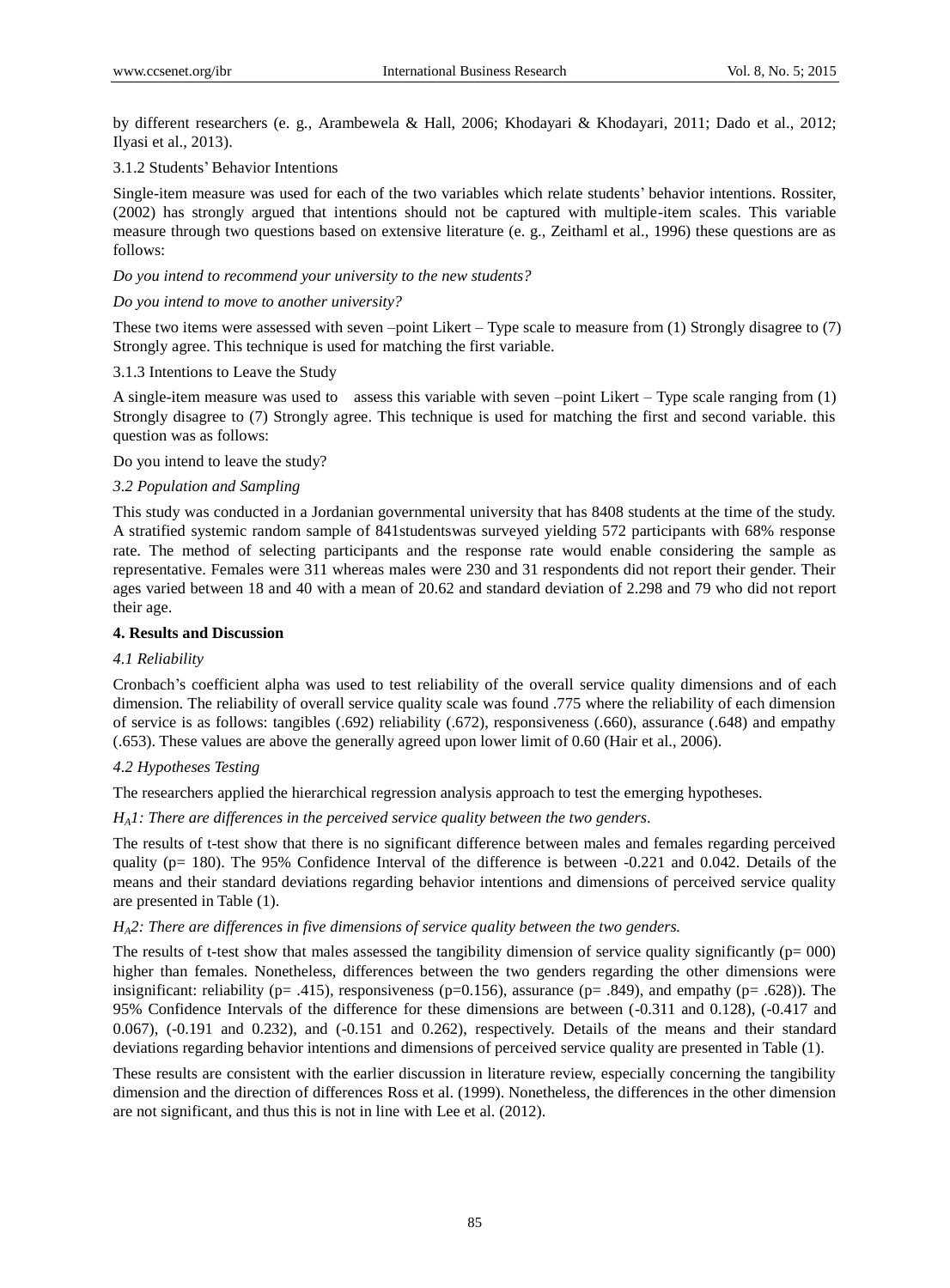|                                                                      |     | Female |           |     | Male |           | Missing |     | Total          |           |
|----------------------------------------------------------------------|-----|--------|-----------|-----|------|-----------|---------|-----|----------------|-----------|
|                                                                      | N   | Mean   | <b>SD</b> | N   | Mean | <b>SD</b> | N       | N   | Mean           | <b>SD</b> |
| Students' intentions of moving to study at<br>another university     | 307 | 3.14   | 2.437     | 223 | 3.60 | 2.489     | 27      | 557 | 3.38           | 2.48      |
| Students' intentions of recommending to study<br>at their university | 301 | 3.99   | 2.058     | 223 | 4.00 | 2.011     | 27      | 551 | $\overline{4}$ | 2.048     |
| Student's intension to leave university study                        | 301 | 1.69   | 1.494     | 223 | 1.75 | 1.591     | 27      | 551 | 1.74           | 1.573     |
| Perceived service quality                                            | 311 | 4.44   | .799      | 230 | 4.53 | .728      | 30      | 571 | 4.48           | .773      |
| Reliability                                                          | 296 | 5.10   | 1.271     | 217 | 5.19 | 1.220     | 28      | 541 | 5.14           | 1.25      |
| Tangibility                                                          | 278 | 4.21   | 1.235     | 217 | 4.63 | 1.070     | 25      | 520 | 4.41           | 1.195     |
| Responsiveness                                                       | 274 | 3.32   | 1.360     | 217 | 3.49 | 1.347     | 26      | 517 | 3.4            | 1.38      |
| Assurance                                                            | 279 | 5.17   | 1.249     | 215 | 5.15 | 1.094     | 28      | 522 | 5.16           | 1.199     |
| Empathy                                                              | 282 | 4.40   | 1.223     | 215 | 4.35 | 1.121     | 25      | 522 | 4.38           | 1.195     |

## Table 1. Statistical results of means and standard deviations

*Note.* N= number, SD= standard deviation.

Table 1 shows the mean and standard deviation values for perceived service quality and all the dimensions of service quality. The table also, shows these values for males and females. Regarding tangibility dimension, the table shows that the mean for males was (4.63) while for females it was (4.21) this result means that the evaluation of female tangible services at the university was low compared with males evaluation.

*HA3: After controlling for personal characteristics (age, gender, study level, educational attainment, and intention to leave university study), the perceived service quality affects the students'intentions of recommending to study at their university.* 

A hierarchical regression was used to test HA3. As shown in table 2, the results of hierarchical regression show that the control variables explain 1.9% ( $p= 0.174$ ) of students' intentions of recommending, whereas the dimensions of service quality explain 8.2% (p= 0.000). The values of standardized beta (b) show that perceived service quality ( $b= 0.291$ ,  $p= 0.000$ ) significantly affect students' intention of recommending. The value of Durbin-Watson shows that there is no autocorrelation between residuals.

| Dependent variable                                     | <b>Standardized Coefficients</b> |         | Significance |       |  |
|--------------------------------------------------------|----------------------------------|---------|--------------|-------|--|
| Students' intentions of recommending to study at their |                                  | B       | P            |       |  |
| university                                             | step1                            | step2   | step1        | step2 |  |
| (Constant)                                             |                                  |         | .000         | .594  |  |
| <b>Education attainment</b>                            | .011                             | .021    | .829         | .667  |  |
| Study level                                            | $-.128$                          | $-.096$ | .020         | .068  |  |
| Gender                                                 | $-.032$                          | $-.042$ | .528         | .385  |  |
| Age                                                    | .011                             | .012    | .846         | .821  |  |
| Student's intension to leave university study          | $-.026$                          | .022    | .594         | .648  |  |
| Perceived service quality                              |                                  | .291    |              | .000  |  |
| change in R2 / Durbin-Watson                           | 0.019                            | 0.082   | 1.847        |       |  |

Table 2. Statistical results of testing HA3

*HA4: After controlling for personal characteristics (age, gender, study level, educational attainment, and intention to leave university study), the five dimensions of service quality affect the students' intentions of recommending to study at their university*.

A hierarchical regression was used to test  $H_A4$ . As shown in table 3, the results of hierarchical regression show that the control variables explain 3.5% (*p*= 0.001) of students" intentions of recommending, whereas the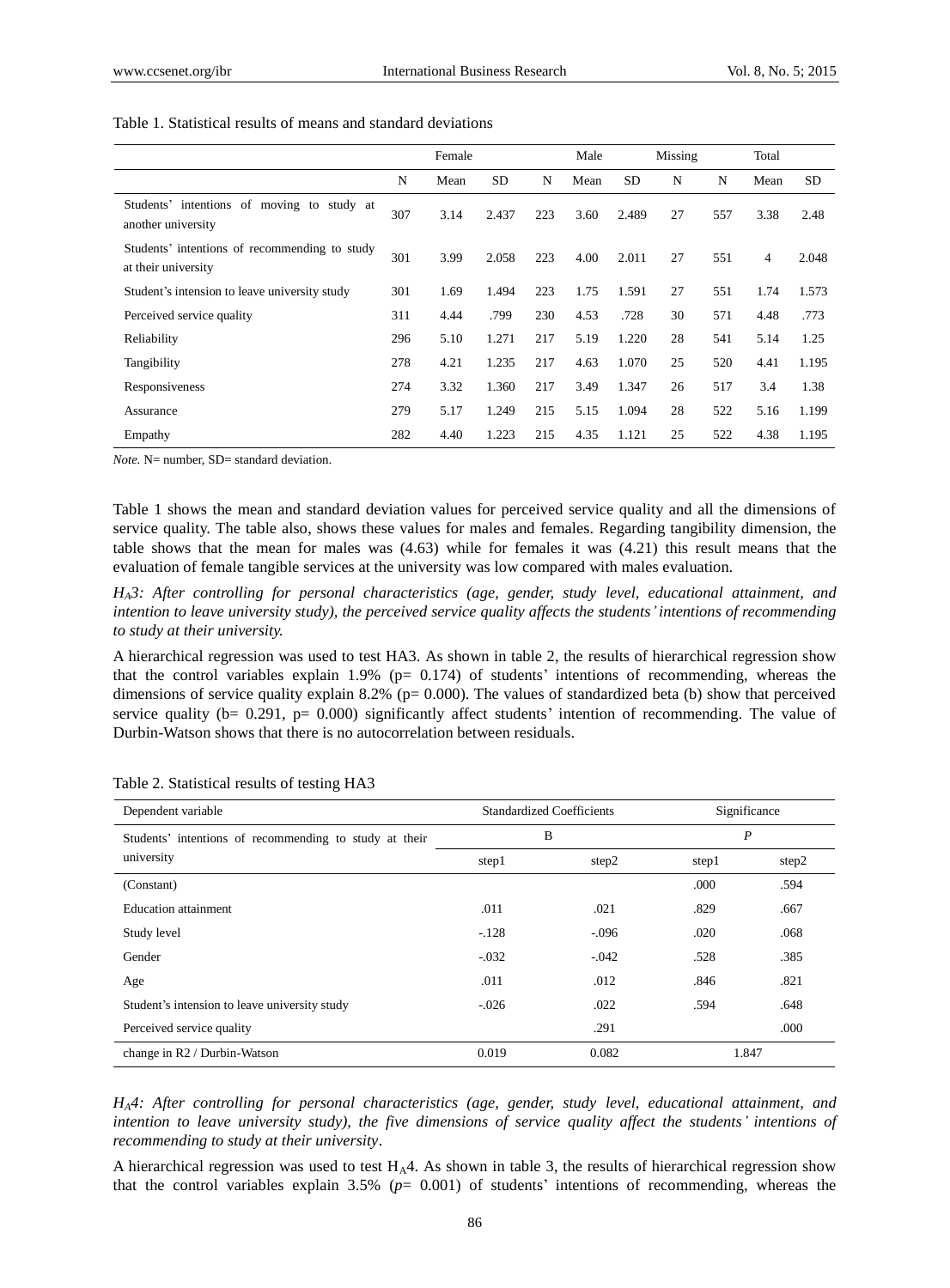dimensions of service quality explain 15% ( $p= 0.001$ ). The values of standardized beta (b) show that out of the five dimension of service quality, only Tangibility ( $b= 0.209$ ,  $p= 0.001$ ) and Assurance ( $b=0.163$ ,  $p=0.021$ ) significantly affect students' intention of recommending. The value of Durbin-Watson shows that there is no autocorrelation between residuals

| Dependent variable                                     |          | <b>Standardized Coefficients</b> | Significance     |       |  |
|--------------------------------------------------------|----------|----------------------------------|------------------|-------|--|
| Students' intentions of recommending to study at their |          | B                                | $\boldsymbol{P}$ |       |  |
| university                                             | Step1    | Step2                            | Step1            | Step2 |  |
| (Constant)                                             |          |                                  | 0.008            | 0.809 |  |
| <b>Education</b> attainment                            | 0.003    | 0.027                            | 0.956            | 0.618 |  |
| Study level                                            | $-0.154$ | $-0.1$                           | 0.016            | 0.093 |  |
| Gender                                                 | $-0.018$ | $-0.036$                         | 0.75             | 0.501 |  |
| Age                                                    | 0.077    | 0.031                            | 0.222            | 0.597 |  |
| Student's intension to leave university study          | $-0.117$ | $-0.092$                         | 0.041            | 0.098 |  |
| Reliability                                            |          | 0.113                            |                  | 0.108 |  |
| Tangibility                                            |          | 0.209                            |                  | 0.001 |  |
| Responsiveness                                         |          | $-0.032$                         |                  | 0.591 |  |
| Assurance                                              |          | 0.163                            |                  | 0.021 |  |
| Empathy                                                |          | 0.056                            |                  | 0.331 |  |
| Change in R2 / Durbin-Watson                           | 0.035    | 0.15                             | 1.841            |       |  |

Table 3. Statistical results of testing  $H_A4$ 

The results of testing H3 and H4 are support the previous arguments presented in literature review, and consistent with the earlier discussion (Zeithaml et al., 1996; Bloemer et al., 1999).

*HA5: After controlling for personal characteristics (age, gender, study level, educational attainment, and intention to leave university study), the perceived service quality affect the students' intentions of moving to study at another university.* 

A hierarchical regression was used to test  $H_A$ 5. As shown in table 4, the results of hierarchical regression show that the control variables explain 8.7% (*p*= 0.000) of students" intentions of moving to study at another university, whereas the dimensions of service quality explain 4.2% ( $p= 0.000$ ). The values of standardized beta (b) show that perceived service quality ( $b = -0.209$ ,  $p = 0.000$ ) significantly affect students' intentions of moving to study at another university. The value of Durbin-Watson shows that there is no autocorrelation between residuals.

| Dependent variable                                 | <b>Standardized Coefficients</b> |         | Significance   |       |  |
|----------------------------------------------------|----------------------------------|---------|----------------|-------|--|
| Students' intentions of moving to study at another | В                                |         | $\overline{P}$ |       |  |
| university                                         | Step1                            | Step2   | Step1          | Step2 |  |
| (Constant)                                         |                                  |         | .000           | .000  |  |
| <b>Education attainment</b>                        | $-.047$                          | $-.054$ | .330           | .249  |  |
| Study level                                        | .004                             | $-.020$ | .946           | .701  |  |
| Gender                                             | .120                             | .127    | .013           | .007  |  |
| Age                                                | $-.187$                          | $-.188$ | .000           | .000  |  |
| Student's intension to leave university study      | .205                             | .170    | .000           | .000  |  |
| Perceived service quality                          |                                  | $-.209$ |                | .000  |  |
| Change in R2 / Durbin-Watson                       | .087                             | .042    |                | 1.907 |  |

Table 4. Statistical results of testing HA5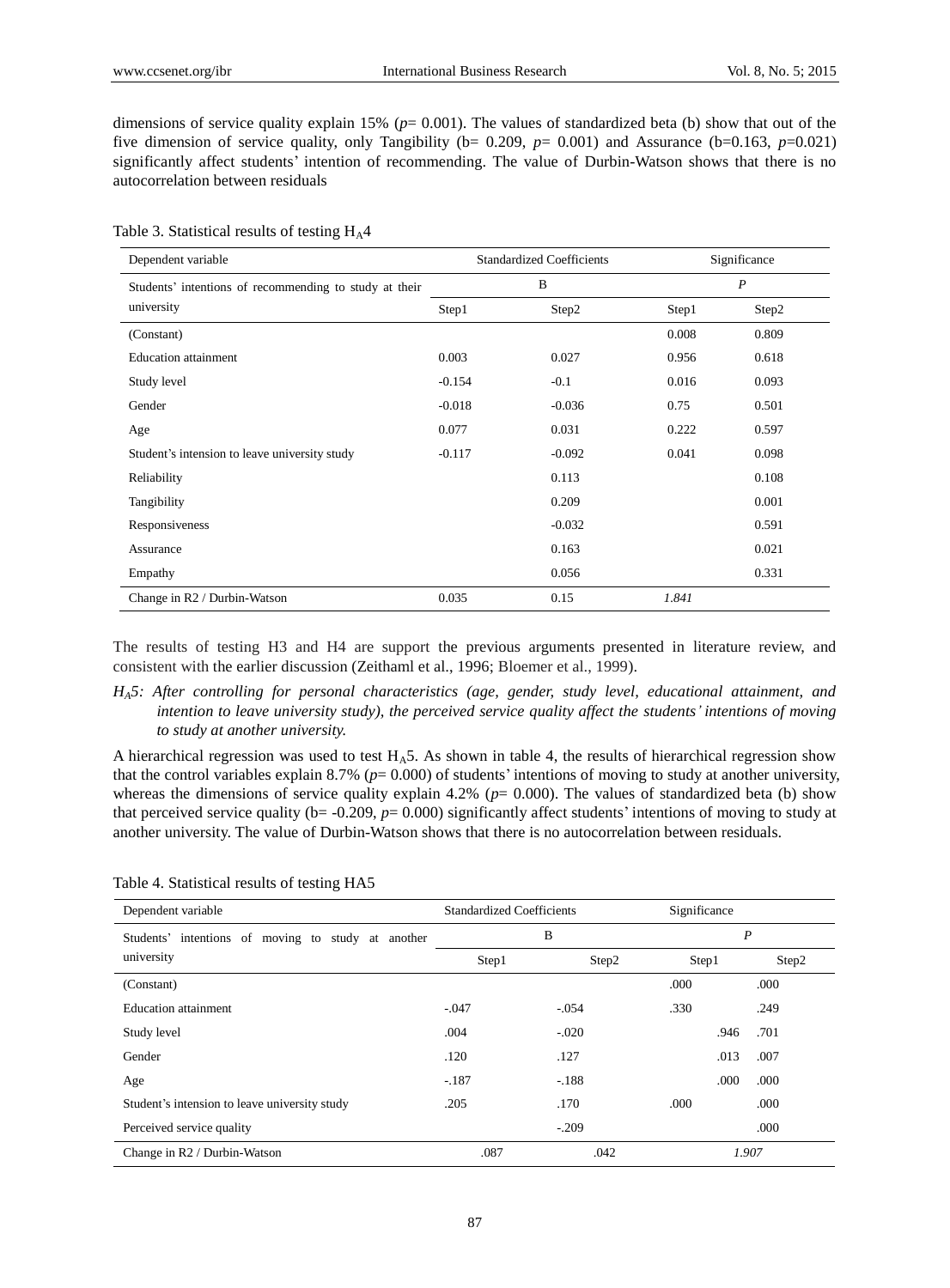## *HA6: After controlling for personal characteristics (age, gender, study level, study grade, and intention to leave university study), the five dimensions of service quality affect the students'intentions of moving to study at another university.*

A hierarchical regression was used to test  $H_A$ 6. As shown in table 5, the results of hierarchical regression show that the control variables explain 13.3% of students" intentions of moving, whereas the dimensions of service quality explain 5.5%. The values of standardized beta (b) show that out of the five dimension of service quality, only Assurance (b= -0.185, *p*= 0.008) and Empathy (b=0.131, *p*=0.023) significantly affect students" intention of moving. The value of Durbin-Watson shows that there is no autocorrelation between residuals.

| Dependent variable                                               | <b>Standardized Coefficients</b> |          | Significance     |       |  |
|------------------------------------------------------------------|----------------------------------|----------|------------------|-------|--|
| Students' intentions of moving to study at another<br>university | B                                |          | $\boldsymbol{P}$ |       |  |
|                                                                  | Step1                            | Step2    | Step1            | Step2 |  |
| (Constant)                                                       |                                  |          | 0.000            | 0.000 |  |
| <b>Education</b> attainment                                      | $-0.107$                         | $-0.118$ | 0.051            | 0.029 |  |
| Study level                                                      | 0.007                            | $-0.017$ | 0.913            | 0.768 |  |
| Gender                                                           | 0.091                            | 0.089    | 0.094            | 0.099 |  |
| Age                                                              | $-0.264$                         | $-0.25$  | 0.000            | 0.000 |  |
| Student's intension to leave university study                    | 0.222                            | 0.155    | 0.000            | 0.005 |  |
| Reliability                                                      |                                  | $-0.014$ |                  | 0.847 |  |
| Tangibility                                                      |                                  | 0.017    |                  | 0.787 |  |
| Responsiveness                                                   |                                  | 0.029    |                  | 0.620 |  |
| Assurance                                                        |                                  | $-0.185$ |                  | 0.008 |  |
| Empathy                                                          |                                  | 0.131    |                  | 0.023 |  |
| Change in R2 / Durbin-Watson                                     | 0.133                            | 0.056    |                  | 2.036 |  |

Table 5. Statistical results of testing  $H_A6$ 

The results of testing H5 and H6 are support the previous arguments presented in literature review, and consistent with the earlier discussion (Fen & Lian, 2005; Nadiri & Hussain, 2005; Negi, 2009; Alexandris et al., 2002; Ranaweera & Neely, 2003).

#### **5. Conclusions and Implications**

Depending on the hypotheses testing of the study results can provide the following conclusions:

The results show that there were no differences in the perceived service quality with respect to gender. This result is applied to the studied services quality dimensions except tangibility, where the male students" assessment of this dimension is higher than females assessment.

The results showed that the perceived service quality at the university has an impact on behavioral intentions of students regarding the recommendation for new students to study at their university and the intention to move to another university. For new students, tangible dimension is the most influential dimension and followed by the assurance dimension. Other dimensions had no statistically significant effect. As regard the intention to transfer to another university, assurance was the most influential dimension followed by empathy, whereas the rest of the service quality dimensions studied had no statistically significant effect.

#### *5.1 Managerial Implications*

As there is a difference between male and female students in their perception to tangibles which is due to variation in interest, where females" assessment was lower than the males assessment, Therefore, it can be recommended to the university administration to focus on the tangible dimensions of the university services associated with females. The second conclusion confirms a tangibility effect for new students. This emphasizes the importance of focusing on this dimension. The university administration should pay attention to the tangible dimensions of the university and give more attention to the tangible dimension services provided to students at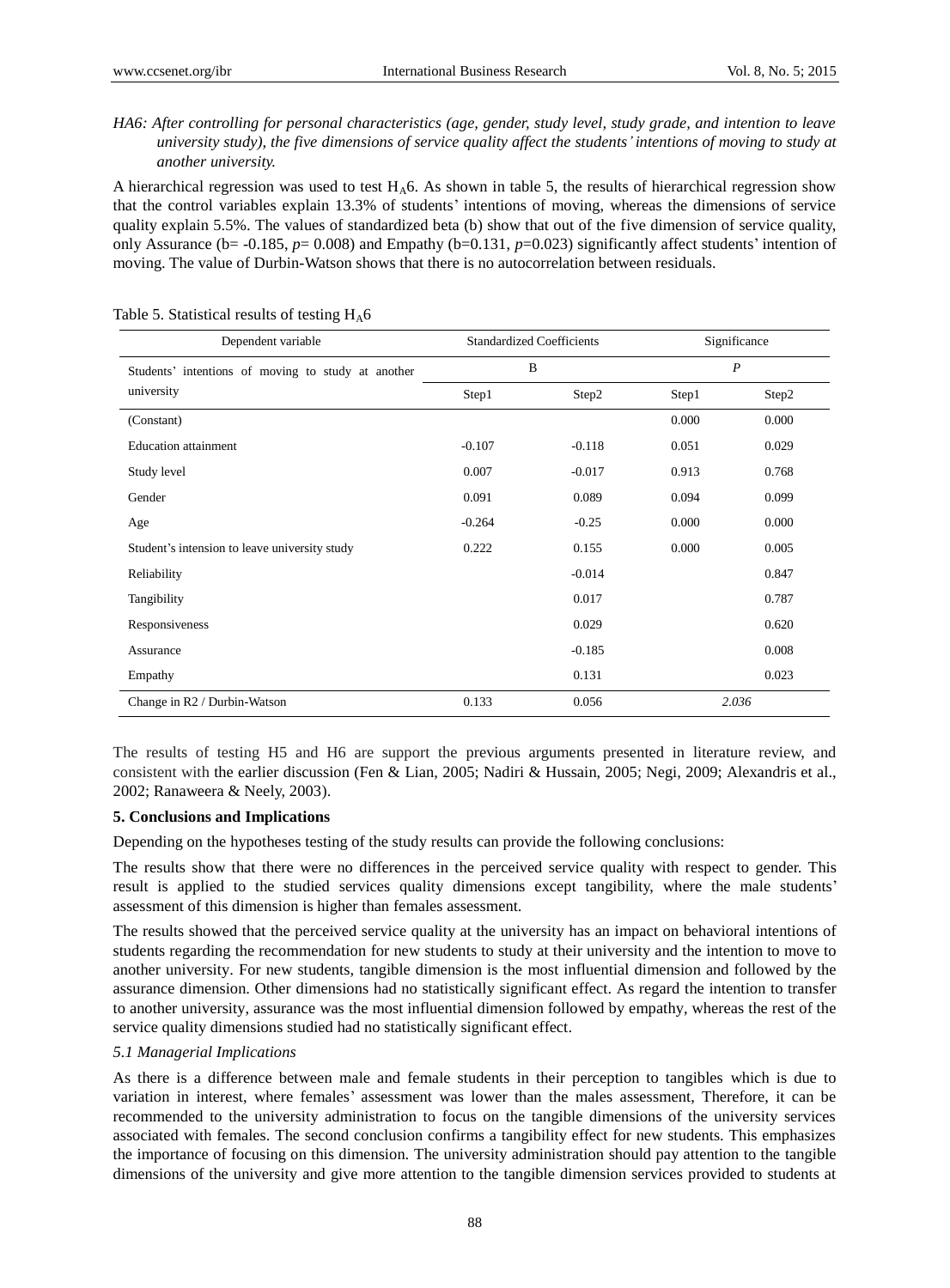the university to this dimension of the contribution of the study exhibited in attracting new students. There is a need to give adequate attention by the university administration to assurance because of its impact on attracting new students. In addition to the impact of this dimension in maintaining the current students, there is a need to focus on empathy dimension to maintain the current students.

*5.2 Research Limitations and Recommendations*

In terms of measurement issues, although the SERVQUAL is a measure used in this study that is recommended for use in the field of Higher Education, but there are other methods that directly measure academic quality which were not used in this study. For future studies, other measurements should be used along with the SERVQUAL, such Owlia and Aspinwall (1996).

#### **References**

- Abdullah, F. (2006). The development of HEdPERF: A new measuring instrument of service quality for the higher education sector. *International Journal of Consumer Studies, 30*(6), 569-581. http://dx.doi.org/10.1111/j.1470-6431.2005.00480.x
- Alexandris, K., Dimitradis, N., & Markata D. (2002). Can perceptions of service quality predict behavioral intentions? An exploratory study in the hotel sector in Greece. *Managing Service Quality, 12*(4), 224-23. http://dx.doi.org/10.1108/09604520210434839
- Angell, R. J., Heffernan, T. W., & Megicks, P. (2008). Service quality in postgraduate education. *Quality Assurance in Education, 16*(3), 236-254. http://dx.doi.org/ 10.1108/09684880810886259
- Arambewela, R., & Hall, J. (2006). A comparative analysis of international education satisfaction using SERVQUAL. *Journal of Services Research, 6*(3), 141-163. http://hdl.handle.net/10536/DRO/DU:30003511
- Athiyaman, A. (1997). Linking student satisfaction and service quality perceptions: The case of university education. *European Journal of Marketing, 31*, 528-540. http://dx.doi.org/10.1108/03090569710176655
- Babakus, E., & Boller, G. W. (1992). An empirical assessment of the servqual scale. *Journal of Business Research, 24*(3), 253-268. http://dx.doi.org/10.1016/0148-2963(92)90022-4
- Baron, S., Harris, K., & Hilton, T. (2009). *Services marketing: Text and cases* (3rd ed.). Basingstoke: Palgrave Macmillan.
- Bloemer, J., De Ruyter, K., & Wetzels, M. (1999). Linking perceived service quality and service loyalty: A multi-dimensional perspective. *European Journal of Marketing, 33*(11), 1082-1106. http://dx.doi.org/10.1108/03090569910292285
- Bontis, N., Booker, L., & Serenko, A. (2007). The mediating effect of organizational reputation on customer loyalty and service recommendation in the banking industry, *Management Decision*, *45*(9), 1426-1445. http://dx.doi.org/10.1108/00251740710828681
- Boulding, W., Kalra, A., Staelin, R., & Zeithaml, V. A. (1993). A dynamic process model of service quality: From expectations to behavioral intentions. *Journal of Marketing Research, 30*, 7-27. http://dx.doi.org/10.2307/3172510
- Bowie, D., & Buttle, F. (2004). *Hospitality marketing: An introduction*. Burlington, MA: Elsevier.
- Brochado, A. (2009). Comparing alternative instruments to measure service quality in higher education. *Qual. Assu. in Edu., 17*, 174-190. http://dx.doi.org/10.1108/09684880910951381
- Buttle, F. (1996). SERVQUAL: Review, critique, research agenda. *European Journal of Marketing, 30*(1), 8-32. http://dx.doi.org/10.1108/03090569610105762
- Caruana, A. (2002). Service loyalty: The effects of service quality and the mediating role of customer satisfaction. *European Journal of Marketing, 36*(7/8), 811-828. http://dx.doi.org/10.1108/03090560210430818
- Cheng, Y. C., & Tam, W. M. (1997). Multi-models of quality in education. *Quality Assurance in Education, 5*(1), 22-31. http://dx.doi.org/10.1108/09684889710156558
- Cronin, J. J., & Taylor, S. A. (1992). Measuring service quality: Reexamination and extension. *Journal of Marketing, 56*, 55-68. http://dx.doi.org/10.2307/1252296
- Dado, J., Petrovicova, J. T., Cuzovic, S., & Rajic, T. (2012). An empirical examiniation of the relationships between service quality, satisfaction and behavioral intentions in the higher education setting. *Serbian Journal of Management, 7*(2), 203-218. http://dx.doi.org/10.5937/sjm.v7i2.1245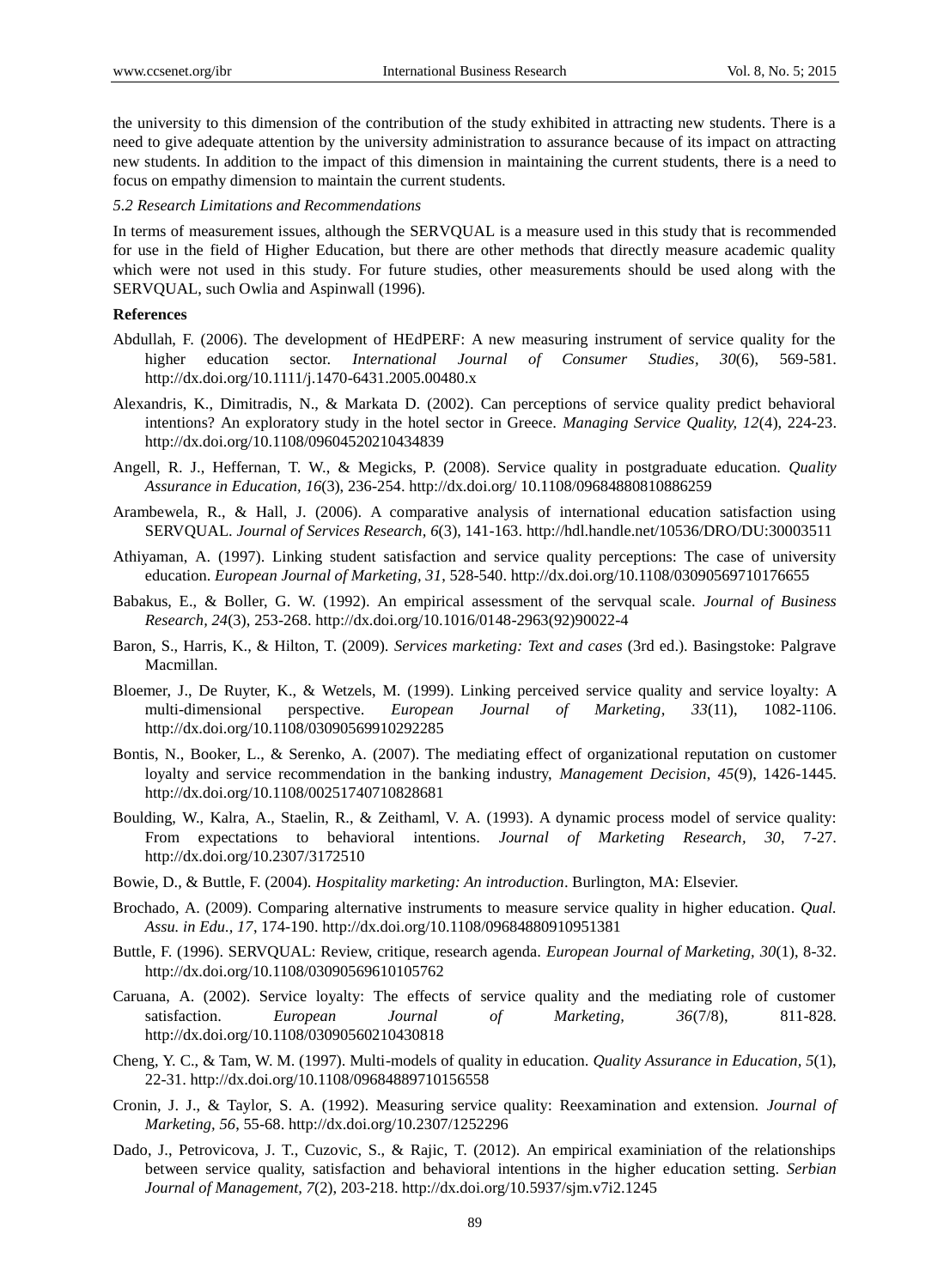- De Jager, J., & Gbadamosi, G. (2010). Specific remedy for specific problem: Measuring service quality in South African higher education. *Higher Education*, *60*(3), 251-267. http://dx.doi.org/10.1007/s10734-009-9298-6
- De Ruyter, K., Wetzels, M., & Bloemer, J. (1998). On the relationship between perceived service quality, service loyalty and switching costs. *International Journal of Service Industry Management, 9*(5), 436-453. http://dx.doi.org/10.1108/09564239810238848
- DeShields, Jr, O. W., Kara, A., & Kaynak, E. (2005). Determinants of business student satisfaction and retention in higher education: Applying Herzberg"s two-factor theory. *International Journal of Educational Management, 19*(2), 128-139. Emerald Group Publishing Limited. http://dx.doi.org/10.1108/09513540510582426
- Eshghi, A., Roy, S. K., & Ganguli, S. (2008). Service quality and customer satisfaction: An empirical investigation in Indian mobile Telecommunications services. *Marketing Management Journal, 18*(2), 119-144.
- Fen, Y., & Lian, K. (2005).Service quality and customer satisfaction: Antecedents of customers" re-patronage intentions. *Sunway Academic. Journal, 4*(1), 60-73.
- Ghylin, K. M., Green, B. D., Drury, C. G., Chen, J., Schultz, J. L., Uggirala, A., Abraham, J. K., & Lawson, T. A. (2008). Clarifying the dimensions of four concepts of quality. *Theoretical Issues in Ergonomics Science, 9*(1), 73-94. http://dx.doi.org/10.1080/14639220600857639
- Gracia, E., Bakker, A. B., & Grau, R. M. (2011). The connection between customer quality evaluations and loyalty. *Cornell Hospitality Quarterly, 52*(4), 458-465. http://dx.doi.org/10.1177/1938965510395379
- Ha, J., & Jang, S. (2012). The effects of dining atmospherics on behavioral intentions through quality perception. *Journal of Services Marketing, 26*(3), 204-215. http://dx.doi.org/10.1108/08876041211224004
- Hair, J. F., Black, W. C., Babin, B. J., Anderson, R. E., & Tatham, R. L. (2006). *Multivariate data analysis* (6th ed.). New Jersey: Pearson Prentice Hall, Upper Saddle River.
- Ham, C., & Hayduk, S. (2003). Gaining competitive advantages in higher education: Analyzing the gap between expectations and perception of service quality. *International Journal of Value-Based Management, 16*(3), 223-242. http://dx.doi.org/10.1023/A:1025882025665
- Harris, B. L. (2002). A study of service quality: Gap analysis of expectations versus performance perceptions of junior, senior, and graduate students. Unpublished PhD thesis, University of Alabama.
- Harvey, L. (2001). *Student feedback: A report to the higher education funding council for England*. Research report, Centre for Research into Quality, The University of Central England, Birmingham, United Kingdom.
- Harvey, L., & Green, D. (1993). Defining quality. *Assessment & Evaluation in Higher Education, 18*(1), 9-34. http://dx.doi.org/10.1080/0260293930180102
- Hassan, M., Malik, A., Imran, M., Hasnain, A., & Abbas, J. (2013). Relationships among customers" perceived service quality, satisfaction and loyalty in the retail banking sector of Pakistan. *World Applied Sciences Journal, 24*(8), 1020-1030.
- Hennig-Thurau, T., Langer, M., & Hansen, U. (2001). Modeling and managing student loyalty: An approach based on the concept of relationship quality. *Journal of Service Research, 3*(4), 331-344. http://dx.doi.org/10.1177/109467050134006
- Hill, F. (1995). Managing service quality in higher education: The role of the student as primary consumer. *Quality Assurance in Education, 3*(3), 10-21. http://dx.doi.org/10.1080/1353832950010107
- Ibrahim, E., Wang, L, W., & Hassan, A. (2013). Expectations and perceptions of overseas students towards service quality of higher education institutions in Scotland. *International Business Research, 6*(6), 20-30. http://dx.doi.org/10.5539/ibr.v6n6p20
- Ilyasi, A., Nasir, H., Hussain, F., Malik, M. R., Munir, S., & Sarwar, Z. (2013). Evaluating business schools service quality using SERVQUAL model. *Journal of Basic and Applied, 3*(5), 710-716.
- Khodayari, F., & Khodayari, B. (2011). Service quality in higher education case study: Measuring service quality of Islamic Azad University, Firoozkooh branch. *Interdisciplinary Journal of Research in Business, 1*(9), 38-46. http://www.idjrb.com/articlepdf/idjrb9n1p5u.pdf
- Koni, A., Zainal, K., & Ibrahim, M. (2013). An assessment of the services quality of Palestine higher education. *International Education Studies, 6*(2), 33-48. http://dx.doi.org/10.5539/ies.v6n2p33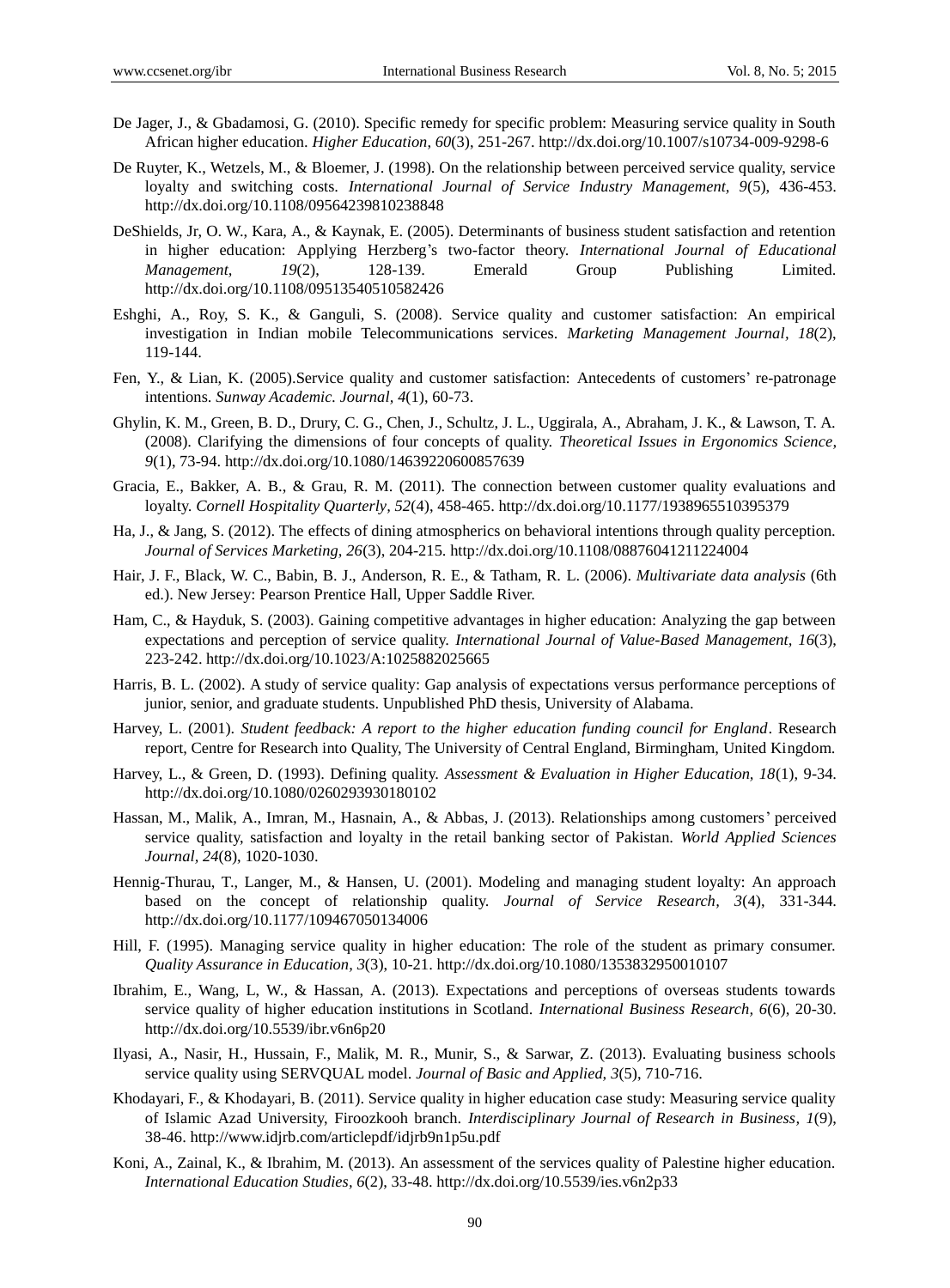- Ladhari, R. (2009). A review of twenty years of SERVQUAL research. *International Journal of Quality and Service Sciences, 1*(2), 172-198. http://dx.doi.org/10.1108/17566690910971445
- Lau, L. K. (2003). Institutional factors affecting student retention. *Education, 124*(1), 126-136.
- Lee J. W., & Tai, S. W. (2008). Critical factors affecting customer satisfaction and higher education in Kazakhstanv. *International Journal of Management in Education, 2,* 46-59. http://dx.doi.org/10.1504/IJMIE.2008.016230
- Lee, M., & Cunningham, L. F. (2001). A cost/benefit approach to understanding service loyalty. *Journal of Services Marketing, 15*(2), 113-130. http://dx.doi.org/10.1108/08876040110387917
- Lee, T., Cho, H., & Ahn, T. (2012). Senior citizen satisfaction with restaurant service quality. *Journal of Hospitality Marketing & Management, 21*(2), 215-226. http://dx.doi.org/ 10.1080/19368623.2010.520822
- Long, P., Tricker, T., Rangecroft, M., & Gilroy, P. (1999). Measuring the satisfaction gap: Education in the market-place. *Total Quality Management, 10*(4/5), 772-778. http://dx.doi.org/ 10.1080/0954412997794
- Nadiri, H., & Hussain, K. (2005). Perceptions of service quality in North Cyprus hotels. *International Journal of Contemporary Hospitality Management, 17*(6), 469-480. http://dx.doi.org/10.1108/09596110510612112
- Nadiri, H., Kandampully, J., & Hussain, K. (2009). Students" perceptions of service quality in higher education. *Total Quality Management, 20*(5), 523-535. http://dx.doi.org/10.1080/14783360902863713
- Negi, R. (2009). Determining customer satisfaction through perceived service quality: A study of Ethiopian mobile users. *International Journal of Mobile Marketing, 4*(1), 31-38.
- Owlia, M., & Aspinwall, E. (1996). A framework for the dimensions of quality in higher education. *Quality Assurance in Education*, *4*(2), 12-20. http://dx.doi.org/10.1108/09684889610116012
- Parasuraman, A., Zeithaml, V. A., & Berry, L. L. (1985). A conceptual model of service quality and its implications for future research. *Journal of Marketing, 49*, 41-50. http://dx.doi.org/10.2307/1251430
- Parasuraman, A., Zeithaml, V. A., & Berry, L. L. (1988). SERVQUAL: A multiple item scale for measuring consumer perceptions of service quality. *Journal of Retailing*, *64*(1), 12-24. http://dx.doi.org/10.2307/1251430
- Parasuraman, A., Zeithaml, V. A., & Berry, L. L. (1994). Reassessment of expectations as a comparison standard in measuring service quality: Implications for further research. *Journal of Marketing*, *58*, 111-124. http://dx.doi.org/10.2307/1252255
- Purgailis. M., & Zaksa, K. (2012). The impact of perceived service quality on student loyalty in higher education institutions. *Journal of Business Management, 6*, 138-152.
- Ranaweera, C., & Neely, A. (2003). Some moderating effects on the service quality-customer retention link. *International Journal of Operations & Production Management, 23*(2), 230-248. http://dx.doi.org/10.1108/01443570310458474
- Realo, A., & Dobewall, H. (2011). Does life satisfaction change with age? A comparison of Estonia, Finland, Latvia, and Sweden. *Journal of Research in Personality*, *45*(3), 297-308. http://dx.doi.org/10.1016/j.jrp.2011.03.004
- Rossiter, J. R. (2002). The C-OAR-SE procedure for scale development in marketing. *International Journal of Research in Marketing, 19*(4), 305-335. http://dx.doi.org/ 10.1016/S0167- 8116(02)00097-6
- Rowley, J. (1997). Beyond service quality dimensions in higher education and towards a service contract. *Quality Assurance in Education, 5*(1), 7-14. http://dx.doi.org/10.1108/09684889710156530
- Saadati, S. (2012). The measurement education services quality payam noor university of garmsarwith using of servqual model. *Journal of Basic Applied, 2*(6), 6337-6343.
- Salanova, M., Agut, S., & Peiro, J. (2005). Linking organizational resources and work engagement to employee performance and customer loyalty: The mediation of service climate. *Journal of Applied Psychology*, *9*(6), 12-17. http://dx.doi.org/10.1037/0021-9010.90.6.1217
- Seymour, D. T. (1992). It's all in the attitude, on Q: Causing quality in higher education. *American Council on Education and Macmillan Publishing Company*, 126-141.
- Snipes, R. L., Thomson, N. F., & Oswald, S. L. (2006). Gender bias in customer evaluations of service quality: An empirical investigation. *Journal of Services Marketing*, *20*(4), 274-284.